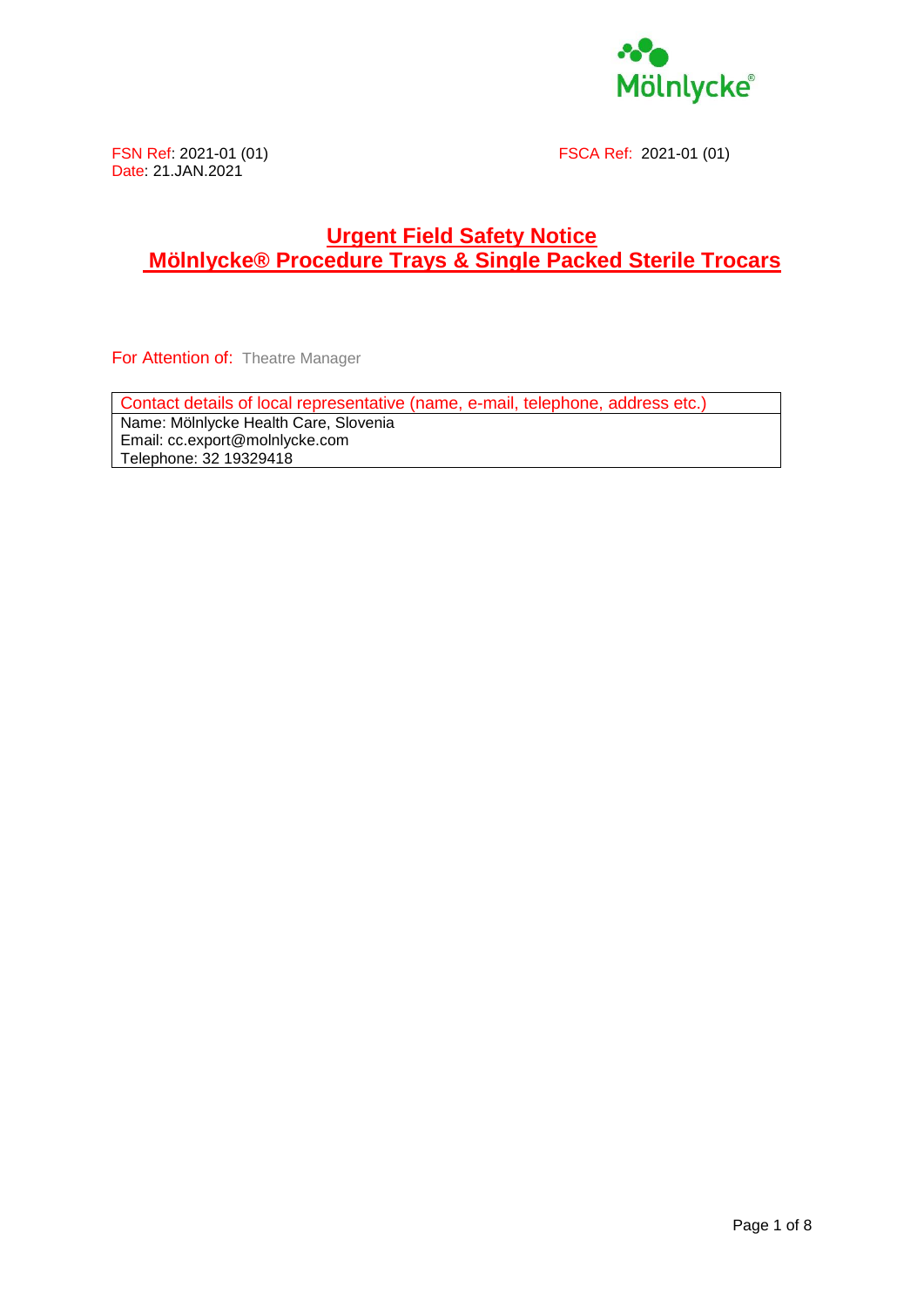

FSN Ref: 2021-01 (01) FSCA Ref: 2021-01 (01)

## **Urgent Field Safety Notice (FSN) Mölnlycke® Procedure Trays & Single Packed Trocar Protective flanges coming away from trocar cannula**

| <b>Information on Affected Devices</b><br>1 <sub>1</sub> |                          |                           |                                                                                                                                                                                                                                                                                                                                                     |
|----------------------------------------------------------|--------------------------|---------------------------|-----------------------------------------------------------------------------------------------------------------------------------------------------------------------------------------------------------------------------------------------------------------------------------------------------------------------------------------------------|
| 1. Device Type(s)                                        |                          |                           |                                                                                                                                                                                                                                                                                                                                                     |
| <b>Components:</b>                                       | <b>Product</b><br>code   | Component<br>code         |                                                                                                                                                                                                                                                                                                                                                     |
| <b>Trocar Bladeless Dilating</b>                         |                          |                           |                                                                                                                                                                                                                                                                                                                                                     |
| <b>Tip</b>                                               | 899310-01,               |                           |                                                                                                                                                                                                                                                                                                                                                     |
| 11mm/100mm                                               | 899310-02                | 2319408-00                |                                                                                                                                                                                                                                                                                                                                                     |
| 12mm/100mm                                               | 899312-01                | 2319447-00                |                                                                                                                                                                                                                                                                                                                                                     |
| <b>Trocar Hasson</b>                                     |                          |                           |                                                                                                                                                                                                                                                                                                                                                     |
| 11mm/100mm                                               | N/A                      | 2319444-00                |                                                                                                                                                                                                                                                                                                                                                     |
|                                                          | N/A                      | 899307-02,                |                                                                                                                                                                                                                                                                                                                                                     |
| 12mm/100mm                                               |                          | 2319445-00                |                                                                                                                                                                                                                                                                                                                                                     |
| <b>Hasson Balloon Trocar</b>                             |                          |                           |                                                                                                                                                                                                                                                                                                                                                     |
|                                                          |                          |                           |                                                                                                                                                                                                                                                                                                                                                     |
| 12mm/100mm                                               | 899329-01,<br>899329-02  | N/A                       |                                                                                                                                                                                                                                                                                                                                                     |
| <b>Optical Trocar - Pistol Gr</b>                        |                          |                           |                                                                                                                                                                                                                                                                                                                                                     |
| 12mm/100mm                                               | 899315-01                | 2319409-00                |                                                                                                                                                                                                                                                                                                                                                     |
| <b>Optical Trocar</b>                                    |                          |                           |                                                                                                                                                                                                                                                                                                                                                     |
| 11mm/100mm                                               | 899318-01                | 2319464-00                |                                                                                                                                                                                                                                                                                                                                                     |
| 12mm/100mm                                               | 899319-01,<br>899319-02, | 2319428-00<br>N/A         |                                                                                                                                                                                                                                                                                                                                                     |
| 12mm/150mm                                               | 899326-01                | 2321494-00,<br>899326-02. |                                                                                                                                                                                                                                                                                                                                                     |
| <b>Optical Balloon Trocar</b>                            |                          |                           | <b>APARTMENT DE L'ANNE</b>                                                                                                                                                                                                                                                                                                                          |
| 12mm/100 mm                                              | 899328-02                | 2321500-00                | $\begin{picture}(180,10) \put(0,0){\line(1,0){10}} \put(10,0){\line(1,0){10}} \put(10,0){\line(1,0){10}} \put(10,0){\line(1,0){10}} \put(10,0){\line(1,0){10}} \put(10,0){\line(1,0){10}} \put(10,0){\line(1,0){10}} \put(10,0){\line(1,0){10}} \put(10,0){\line(1,0){10}} \put(10,0){\line(1,0){10}} \put(10,0){\line(1,0){10}} \put(10,0){\line($ |
| <b>Universal Trocar Cannula</b>                          |                          |                           |                                                                                                                                                                                                                                                                                                                                                     |
| 11mm/100mm                                               | N/A                      | 2319466-00                | $\leq$                                                                                                                                                                                                                                                                                                                                              |
| 12mm/100mm                                               | 899323-01                | 2319467-00                |                                                                                                                                                                                                                                                                                                                                                     |
| <b>Shielded Bladed Trocar</b>                            |                          |                           |                                                                                                                                                                                                                                                                                                                                                     |
| 11mm/100mm                                               | 899302-01                | N/A                       |                                                                                                                                                                                                                                                                                                                                                     |
| 12mm 100mm                                               | 899304-01<br>899304-02   | 2319424-00<br>N/A         |                                                                                                                                                                                                                                                                                                                                                     |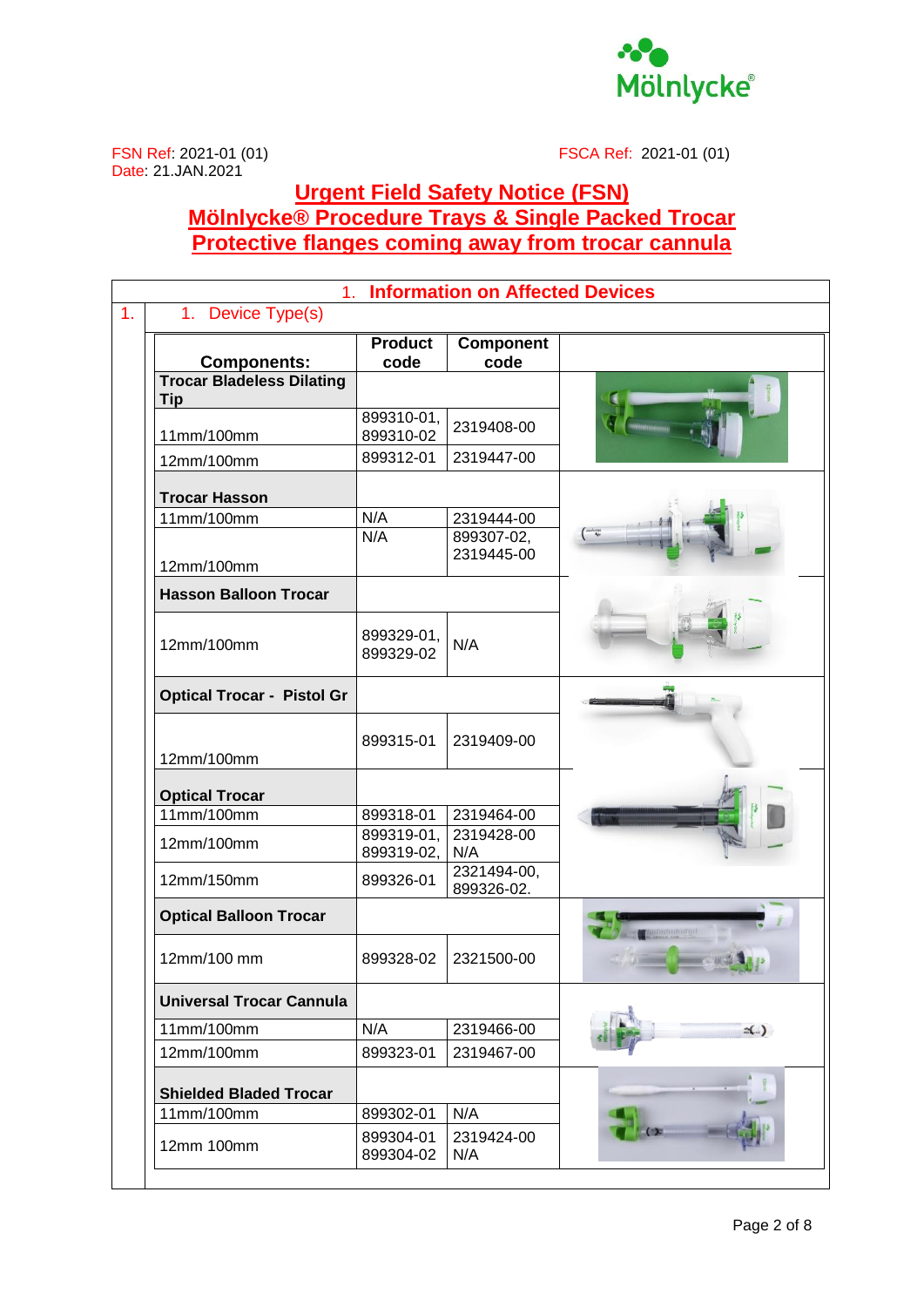

FSN Ref: 2021-01 (01) FSCA Ref: 2021-01 (01)

|                | Date: 21.JAN.2021                                                                                                                                                                                                                                                                                                                                                                                                |  |  |
|----------------|------------------------------------------------------------------------------------------------------------------------------------------------------------------------------------------------------------------------------------------------------------------------------------------------------------------------------------------------------------------------------------------------------------------|--|--|
|                | Mölnlycke® Procedure Trays consist of customized configurations of several sterilized<br>components, which are assembled and delivered sterile within one procedure Tray.                                                                                                                                                                                                                                        |  |  |
|                |                                                                                                                                                                                                                                                                                                                                                                                                                  |  |  |
|                | These trocars are also delivered as single packed sterile products.                                                                                                                                                                                                                                                                                                                                              |  |  |
| 1.             | 2. Commercial name(s)                                                                                                                                                                                                                                                                                                                                                                                            |  |  |
|                | See Appendix I Product Table                                                                                                                                                                                                                                                                                                                                                                                     |  |  |
| 1.             | 3. Primary clinical purpose of device(s)                                                                                                                                                                                                                                                                                                                                                                         |  |  |
|                | A trocar consists of an obturator and a cannula that are assembled and locked together<br>during insertion through the abdominal wall tissue layers to create a port to the<br>abdominal cavity.                                                                                                                                                                                                                 |  |  |
|                | The Bladeless Dilating Tip Trocar is a sterile single patient use instrument consisting of<br>an obturator and a transparent cannula. The obturator is equipped with a bladeless tip<br>that allows individual tissue layer separation during insertion.                                                                                                                                                         |  |  |
|                | The Hasson Trocar is a sterile single patient use instrument consisting of an obturator<br>with a blunt tip and a cannula with an anchoring device. The Hasson Trocar is designed<br>for laparoscopic surgery with open-entry technique to the fascia. Upon entry into a free<br>space in the abdominal or chest cavity, the blunt tip aids in reducing the potential risk for<br>injury to internal structures. |  |  |
|                | The Shielded Bladed Trocar is a sterile single patient use device. The trocar is designed<br>to establish a port of entry for endoscopic instruments during minimally invasive surgical<br>procedures. The secondary function is to maintain pneumoperitoneum in the abdominal<br>cavity.                                                                                                                        |  |  |
|                | The Optical Trocar is a sterile single patient use device. The trocar is designed to<br>establish a port of entry for endoscopic instruments during minimally invasive surgical<br>procedures. The secondary function is to maintain pneumoperitoneum in the abdominal<br>cavity. The Optical Trocar can be used with or without visualization for primary and<br>secondary insertions.                          |  |  |
|                | The Universal cannulas, included in the trocar range, are seen as accessories since<br>they can't be used without using an obturator from the trocar.                                                                                                                                                                                                                                                            |  |  |
|                | The trocar cannula assembly has two sealing systems, to minimise gas leakage during<br>insertion and withdrawal of instruments through the trocar, and a luer stopcock port that<br>provides attachment for gas insufflation and desufflation.<br>The clinical purpose of Mölnlycke® Procedure Trays is to provide a customized sterile                                                                          |  |  |
|                | co-packing of components for different clinical interventions.                                                                                                                                                                                                                                                                                                                                                   |  |  |
| 1 <sub>r</sub> | 4. Device Model/Catalogue/part number(s)                                                                                                                                                                                                                                                                                                                                                                         |  |  |
|                | See Appendix I Product Table                                                                                                                                                                                                                                                                                                                                                                                     |  |  |
| 1.             | Affected serial or lot number range                                                                                                                                                                                                                                                                                                                                                                              |  |  |
|                | See Appendix I Product Table                                                                                                                                                                                                                                                                                                                                                                                     |  |  |

| <b>Reason for Field Safety Corrective Action (FSCA)</b> |
|---------------------------------------------------------|
|---------------------------------------------------------|

2 . 1. Description of the product problem\* Mölnlycke has, through our product complaint system, become aware of situations where the protective flanges come away from trocar cannula. No patient harm has been reported.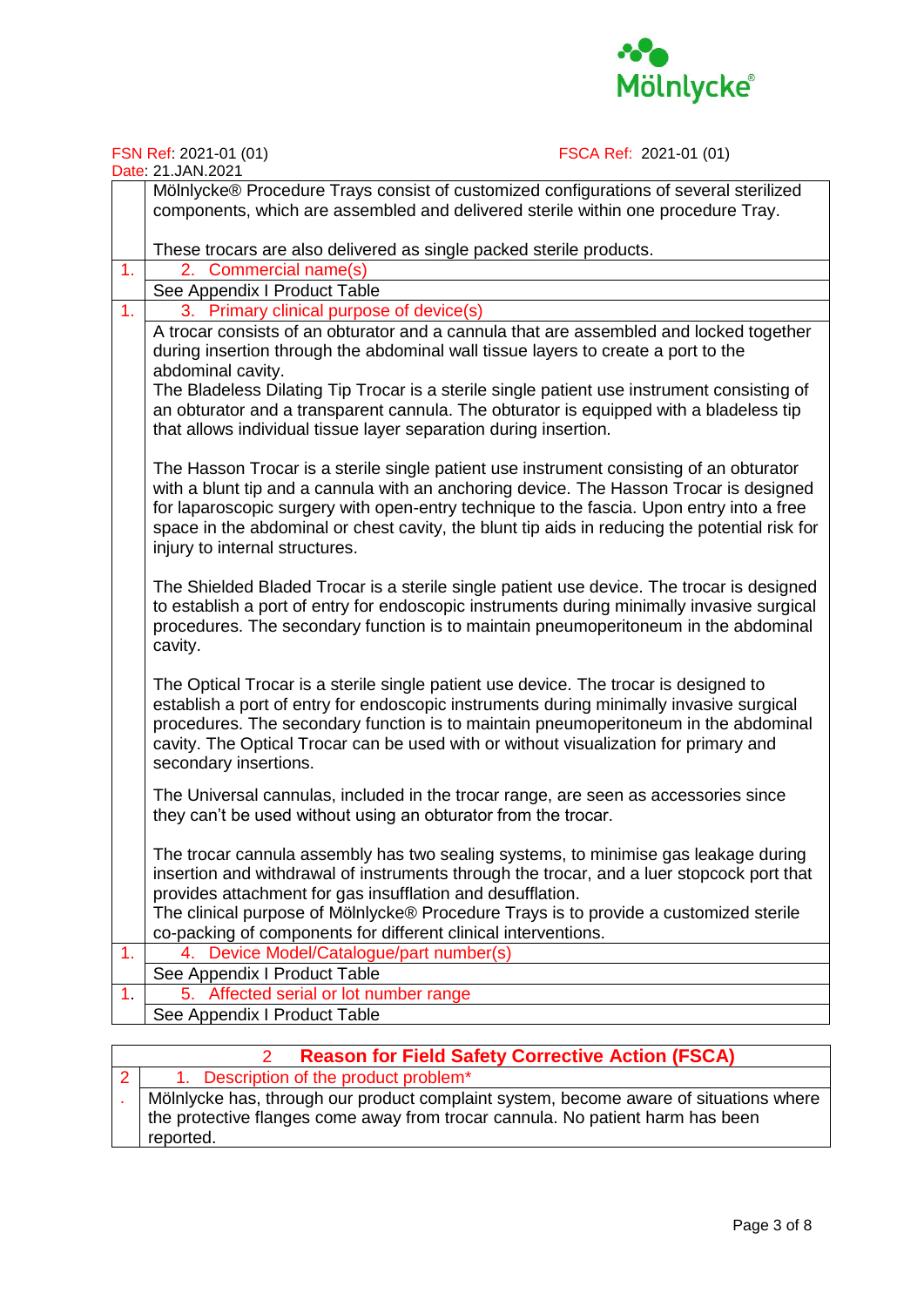

FSN Ref: 2021-01 (01) FSCA Ref: 2021-01 (01)

|   | The same issue has previously been communicated by Mölnlycke to relevant affected<br>customers through a Field safety notice's 2020-09(01), 2020-12(01) in October and<br>December 2020.               |
|---|--------------------------------------------------------------------------------------------------------------------------------------------------------------------------------------------------------|
|   | Based on additional complaints received and further investigation, Mölnlycke is initiating<br>a Field Safety Corrective Action.                                                                        |
|   | This Field safety notice (FSN) is applicable to specific batches of the trocars, which can<br>be either a Single Packed Trocar or included as a component in identified Mölnlycke®<br>Procedure trays. |
| 2 | 2. Hazard giving rise to the FSCA*                                                                                                                                                                     |
|   | The reported incidents are potentially serious to patients as the disconnected flanges                                                                                                                 |

. The reported incidents are potentially serious to patients as the disconnected flanges could cause a significant delay to surgery. When not retrieved, foreign bodies can lead to various post-operative complications and the need for a new surgery. So there is a possibility of potential risk of injury to the patient.

|    | 3. Type of Action to mitigate the risk                                                                                                                |  |  |  |
|----|-------------------------------------------------------------------------------------------------------------------------------------------------------|--|--|--|
| 3. | 1. Action To Be Taken by the User                                                                                                                     |  |  |  |
|    | ⊠ Identify Device                                                                                                                                     |  |  |  |
|    | ⊠ Destroy Device                                                                                                                                      |  |  |  |
|    |                                                                                                                                                       |  |  |  |
|    | We need your help in ensuring that all affected products are located and that below                                                                   |  |  |  |
|    | actions are performed.                                                                                                                                |  |  |  |
|    |                                                                                                                                                       |  |  |  |
|    | Please follow below instructions:<br>1. Identify and isolate the unused Mölnlycke® Procedure Trays or Single packed                                   |  |  |  |
|    | Trocars at your facility, please see Appendix I for affected product information.                                                                     |  |  |  |
|    | 2. Attach Appendix II only to all unused Mölnlycke® Procedure trays.                                                                                  |  |  |  |
|    | 3. Fill out the Customer Reply Form or Distributor Reply Form, with quantity of                                                                       |  |  |  |
|    | identified affected products. Please sign and email the Customer Reply Form or                                                                        |  |  |  |
|    | Distributor Reply Form per its instructions within 10 business days.                                                                                  |  |  |  |
|    | 4. Even if you no longer have any concerned Mölnlycke® Procedure trays or Single                                                                      |  |  |  |
|    | packed trocars, fill out the Customer Reply Form or Distributor Reply Form                                                                            |  |  |  |
|    | and return it back within 10 business days. Mölnlycke needs to be sure all                                                                            |  |  |  |
|    | customers are aware of the situation.                                                                                                                 |  |  |  |
|    | 5. Mölnlycke will contact you regarding compensation for the affected<br>components/products as soon as you return the Customer Reply Form or         |  |  |  |
|    | <b>Distributor Reply Form.</b>                                                                                                                        |  |  |  |
|    | 6. If you have forwarded any affected products to other healthcare institutions, please                                                               |  |  |  |
|    | send them a copy of this Field Safety Notice. Make sure they act accordingly.                                                                         |  |  |  |
|    | 7. If you are a distributor, please inform your customers by sending them a copy of                                                                   |  |  |  |
|    | this Field Safety Notice. Make sure they act accordingly and return the                                                                               |  |  |  |
|    | Distributor Reply Form with information collected from your end users.                                                                                |  |  |  |
|    |                                                                                                                                                       |  |  |  |
|    | We apologize for any inconvenience this will cause you, and rest assured it is our<br>utmost intent to make this process as easy for you as possible. |  |  |  |
|    |                                                                                                                                                       |  |  |  |
|    | In addition, Mölnlycke appreciates your continuous help in collecting data on product                                                                 |  |  |  |
|    | complaints and/or incidents related to the concerned product. Please follow the reporting                                                             |  |  |  |
|    | procedures established by your facility                                                                                                               |  |  |  |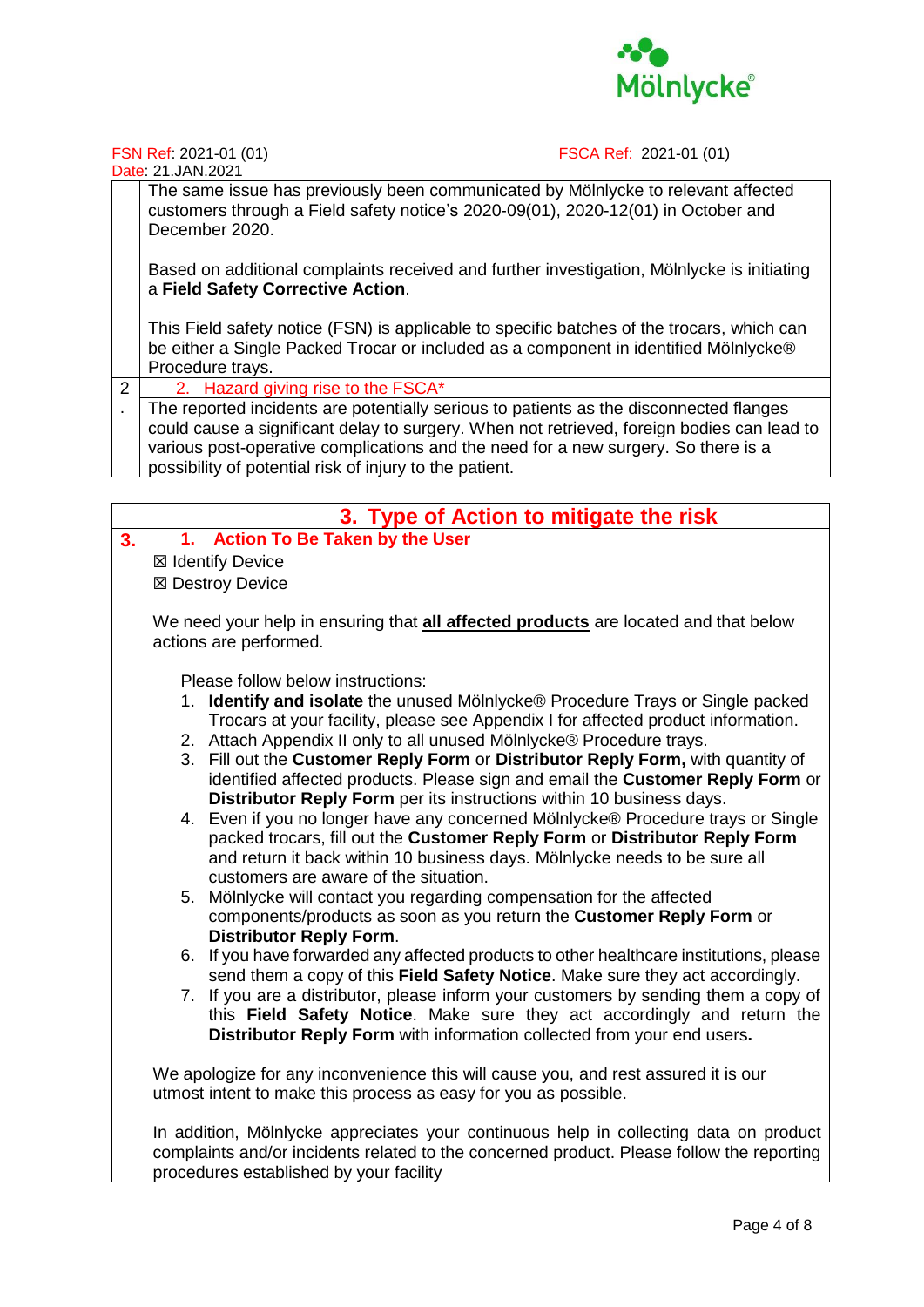

2. Is customer Reply Required? | Yes (Within 10 business days)

FSN Ref: 2021-01 (01) FSCA Ref: 2021-01 (01)

|                  |                                                                                                                                                                                                   | 4. General Information                                                            |  |
|------------------|---------------------------------------------------------------------------------------------------------------------------------------------------------------------------------------------------|-----------------------------------------------------------------------------------|--|
| 4.               | 1. FSN Type                                                                                                                                                                                       | <b>New</b>                                                                        |  |
|                  |                                                                                                                                                                                                   |                                                                                   |  |
| $\overline{4}$ . | 2. Further advice or information                                                                                                                                                                  | <b>No</b>                                                                         |  |
|                  | already expected in follow-up                                                                                                                                                                     |                                                                                   |  |
|                  | FSN?                                                                                                                                                                                              |                                                                                   |  |
| 4.               | 3. Manufacturer information                                                                                                                                                                       |                                                                                   |  |
|                  | (For contact details of local representative refer to page 1 of this FSN)                                                                                                                         | Mölnlycke Health Care AB                                                          |  |
|                  | a. Company Name<br>b. Address                                                                                                                                                                     | Box 130 80, SE-402 52 Gothenburg, Sweden                                          |  |
|                  | c. Website address                                                                                                                                                                                | www.molnlycke.com                                                                 |  |
| 4.               | 4.                                                                                                                                                                                                | The Competent (Regulatory) Authority of your country has been informed about this |  |
|                  | communication to customers.                                                                                                                                                                       |                                                                                   |  |
| $\overline{4}$ . | 5. List of attachments/appendices:                                                                                                                                                                | Appendix I Product table                                                          |  |
|                  |                                                                                                                                                                                                   | Appendix II Tag to attach to affected                                             |  |
|                  |                                                                                                                                                                                                   | Mölnlycke® Procedure trays                                                        |  |
| $\overline{4}$ . | 6. Name/Signature                                                                                                                                                                                 | Annika Hallberg, Global Product Complaints                                        |  |
|                  |                                                                                                                                                                                                   | Manager                                                                           |  |
|                  |                                                                                                                                                                                                   |                                                                                   |  |
|                  |                                                                                                                                                                                                   |                                                                                   |  |
|                  |                                                                                                                                                                                                   | this off                                                                          |  |
|                  |                                                                                                                                                                                                   |                                                                                   |  |
|                  |                                                                                                                                                                                                   |                                                                                   |  |
|                  |                                                                                                                                                                                                   |                                                                                   |  |
|                  |                                                                                                                                                                                                   | <b>Transmission of this Field Safety Notice</b>                                   |  |
|                  | This notice needs to be passed on all those who need to be aware within your organisation or to                                                                                                   |                                                                                   |  |
|                  | any organisation where the potentially affected devices have been transferred. (As appropriate)                                                                                                   |                                                                                   |  |
|                  | Please transfer this notice to other organisations on which this action has an impact. (As                                                                                                        |                                                                                   |  |
|                  | appropriate)                                                                                                                                                                                      |                                                                                   |  |
|                  | Please maintain awareness on this notice and resulting action for an appropriate period to ensure<br>effectiveness of the corrective action.                                                      |                                                                                   |  |
|                  | Please report all device-related incidents to the manufacturer, distributor or local representative,<br>and the national Competent Authority if appropriate, as this provides important feedback. |                                                                                   |  |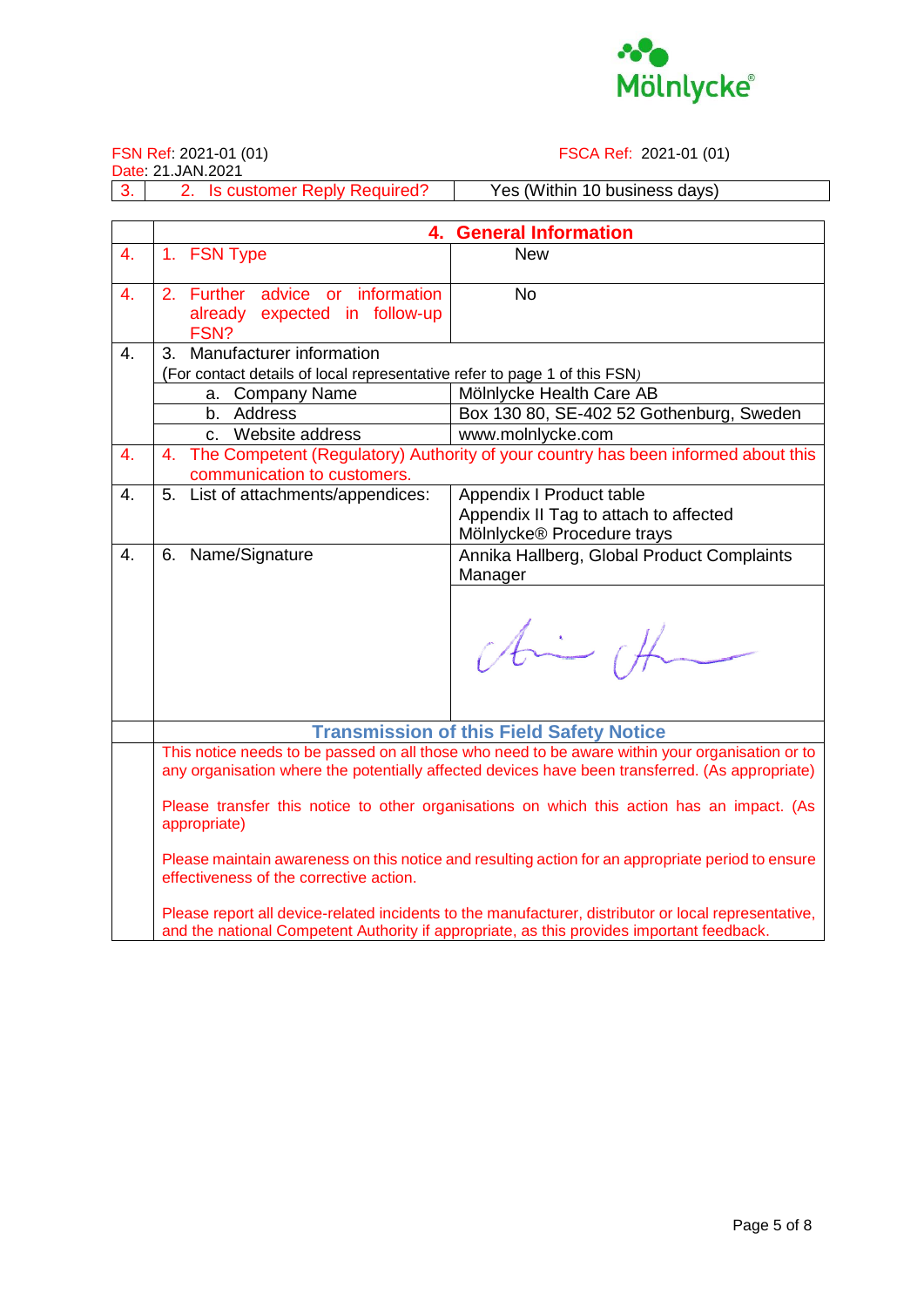

FSCA Ref: 2021-01 (01)

# FSN Ref: 2021-01 (01)<br>Date: 21.JAN.2021

#### **Appendix I**

#### **Product table**

| <b>Product Name</b> | <b>Product Number</b>                       | Lot        |
|---------------------|---------------------------------------------|------------|
| 899302-01           | <b>Shielded Bladed Trocar</b><br>11mm/100mm | 6591812132 |
| 899304-01           | <b>Shielded Bladed Trocar</b><br>12mm/100mm | 6591812134 |
|                     | <b>Shielded Bladed Trocar</b><br>12mm/100mm | 6591905061 |
| 899318-01           | Optical Trocar 11mm/100mm                   | 6681901016 |
|                     | Optical Trocar 11mm/100mm                   | 6681901016 |
| 899323-02           | Universal Trocar Cannula<br>12mm/100mm      | 6612005046 |
| 899329-01           | Hasson Balloon Trocar<br>12mm/100mm         | 6051812098 |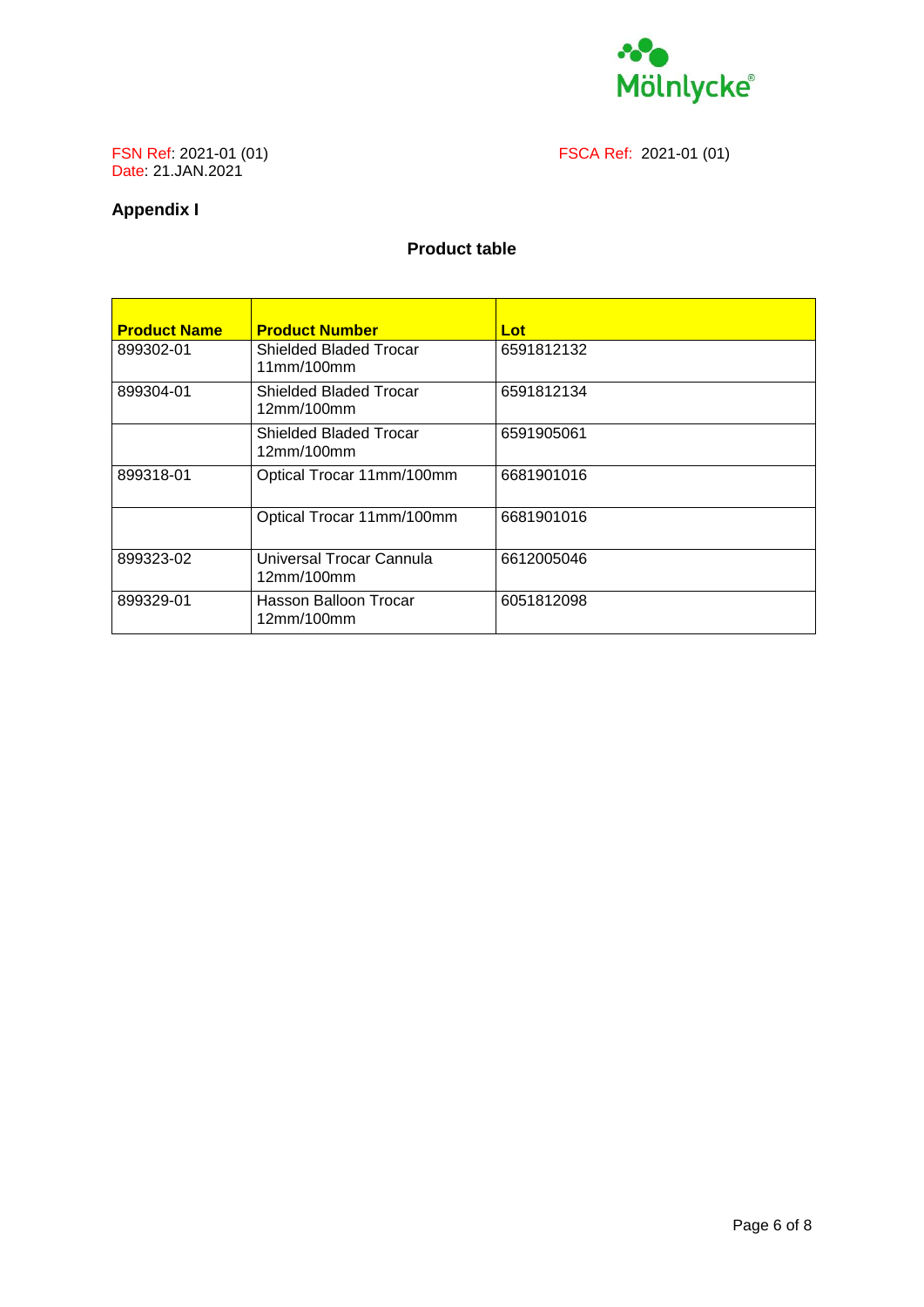

FSN Ref: 2021-01 (01) FSCA Ref: 2021-01 (01)

#### **Appendix II**

#### **Tag to be attached to affected Mölnlycke® Procedure Trays(unused)**

#### **Description of the product problem**

Mölnlycke has, through our product complaint system, become aware of situations where the protective flanges come away from trocar cannula. No patient harm has been reported.

Mölnlycke is initiating a **Field Safety Corrective Action** on specific batches of the trocars, which Mölnlycke includes as a component in some of the Mölnlycke® Procedure trays.

#### **Hazard giving rise to the FSCA**

The reported incidents are potentially serious to patients as the disconnected flanges could cause a significant delay to surgery. When not retrieved, foreign bodies can lead to various post-operative complications and the need for a new surgery. So there is a possibility of potential risk of injury to the patient..

#### **Action To Be Taken by the User**

**At the point of use** the user is required to **remove affected components** from the Mölnlycke® Procedure tray and **destroy them**.

**Trocar Bladeless Dilating Tip 11mm 100mm,** Mölnlycke component code 2319408-00, **Trocar Bladeless Dilating Tip 12mm 100mm,** Mölnlycke component code 2319447-00.



**Trocar Hasson 11mm 100mm**, Mölnlycke component code 2319444-00, **Trocar Hasson 12mm 100mm**, Mölnlycke component code 899307-02, 2319445-00



**Optical Trocar - Pistol Gr, 12mm 100mm,** Mölnlycke component code 2319409-00.